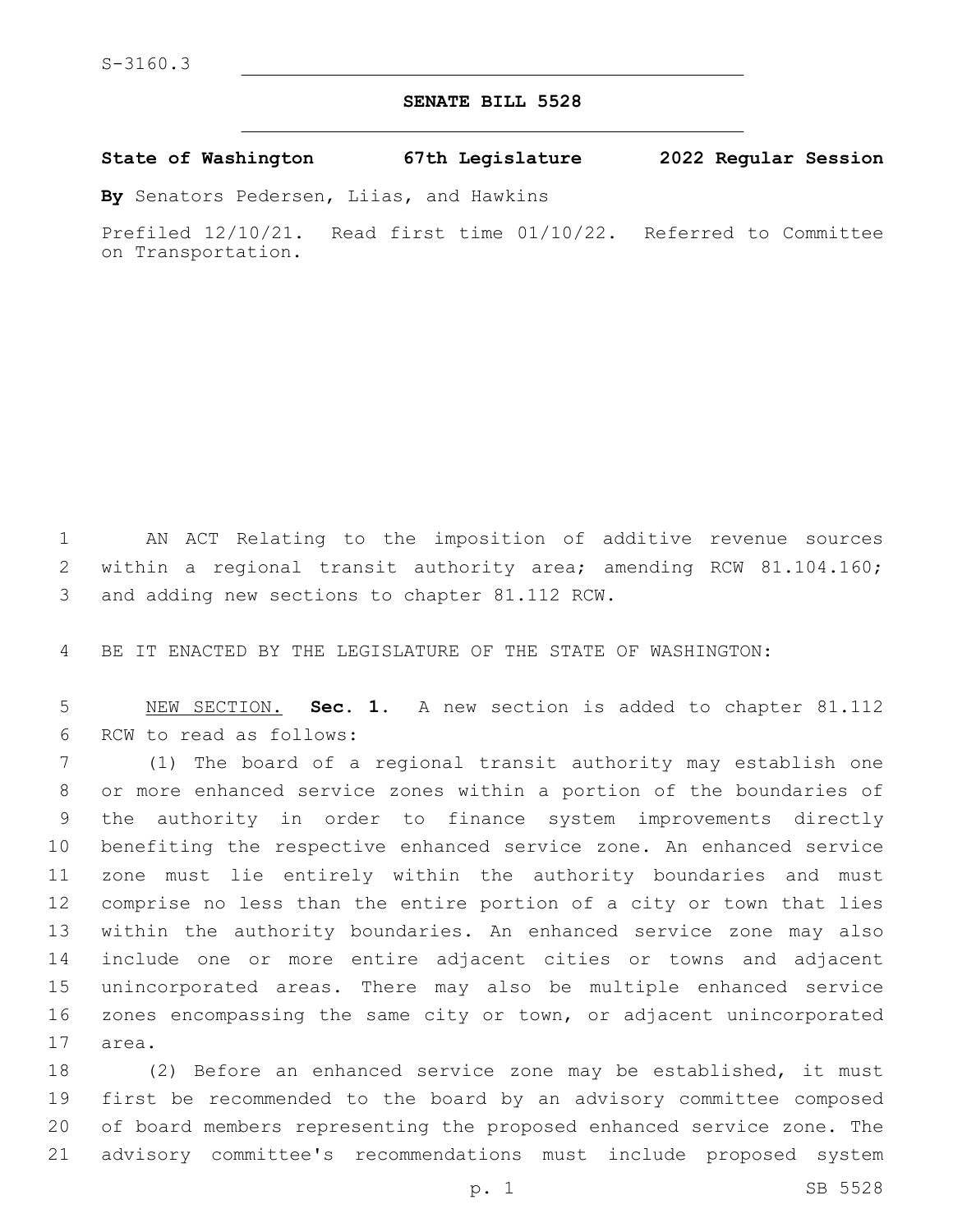improvements benefiting the enhanced service zone, to be financed by residents of the enhanced service zone but constructed and operated by the authority. If the board establishes the recommended enhanced service zone, then the board must submit a ballot proposition to voters within the enhanced service zone at a general or special election for approval of the proposed system improvements and funding sources as provided in subsection (3) of this section. The funding sources may not be imposed without approval of a majority of the voters in the enhanced service zone voting on the proposition. The proposition must include a specific description of the proposed system improvement or improvements and the funding sources to be imposed within the enhanced service zone to raise revenue to fund the 13 improvement or improvements.

 (3) An authority may levy and collect within the boundaries of an enhanced service zone one or more of the following voter-approved local option funding sources to finance the proposed improvements 17 within the enhanced service zone:

 (a) A special motor vehicle excise tax as provided in RCW 19 81.104.160(1)(b); and

(b) A commercial parking tax under section 3 of this act.

 (4) To the extent that system improvements include new fixed rail guideway components of the rail fixed guideway public transportation system within a city with a population of 500,000 or more, such guideway shall be in entirely exclusive rights-of-way and not contain any level traffic crossings with modes not part of the rail fixed 26 quideway public transportation system.

 (5) "System improvement or improvements," as used in this section, means additions to or alterations of a high capacity transportation system or rail fixed guideway public transportation 30 system as both are defined in RCW 81.104.015.

 **Sec. 2.** RCW 81.104.160 and 2015 3rd sp.s. c 44 s 319 are each 32 amended to read as follows:

 (1)(a) Regional transit authorities that include a county with a population of more than one million five hundred thousand may submit an authorizing proposition to the voters, and if approved, may levy and collect an excise tax, at a rate approved by the voters, but not exceeding eight-tenths of one percent on the value, under chapter 82.44 RCW, of every motor vehicle owned by a resident of the taxing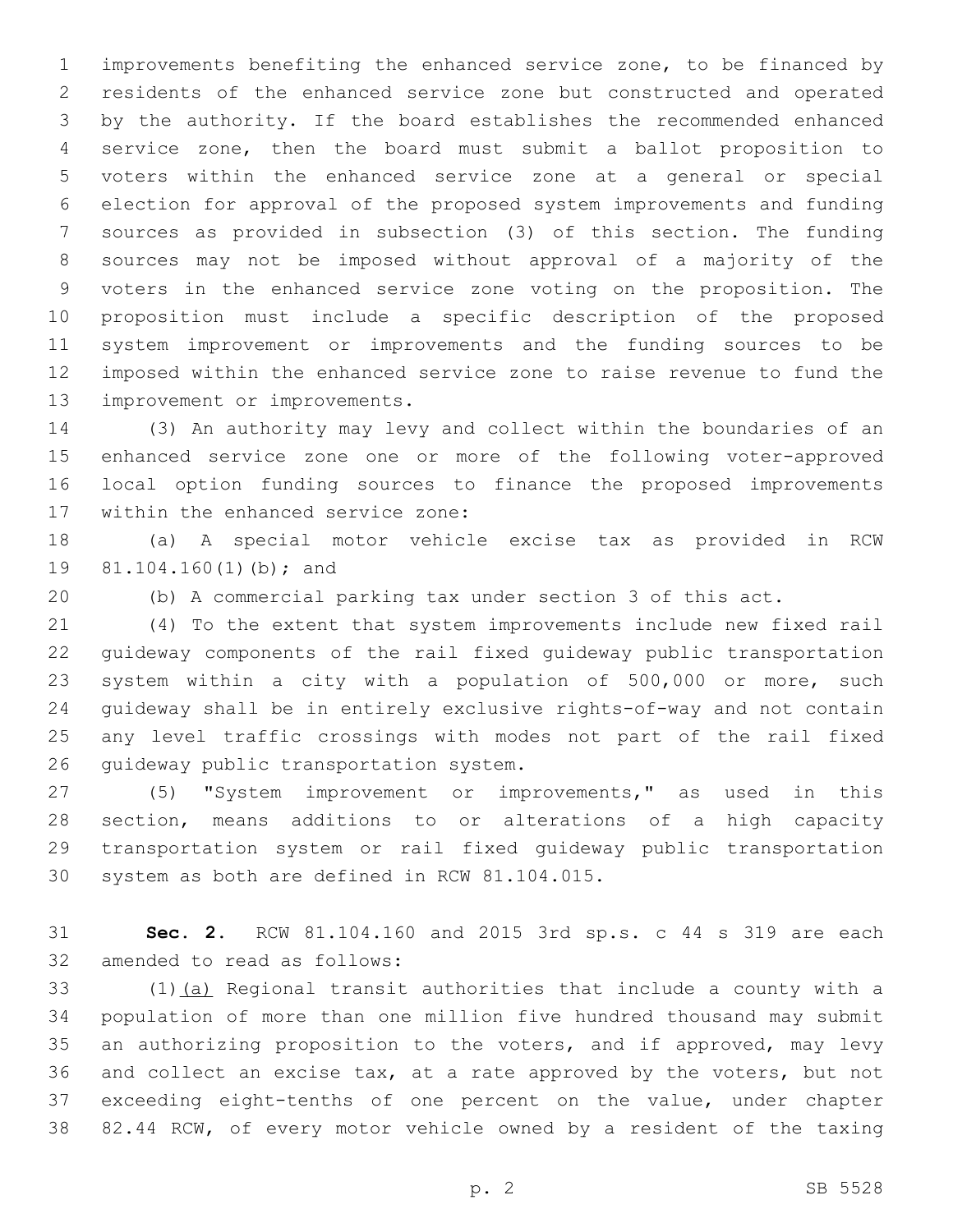district, solely for the purpose of providing high capacity 2 transportation service.

 (b) In addition to the authority provided in (a) of this subsection, regional transit authorities described in (a) of this subsection may submit an authorizing proposition to the voters within the boundaries of an enhanced service zone described in section 1 of this act, and if approved, may levy and collect an excise tax within 8 the enhanced service zone, at a rate approved by the voters, but not 9 exceeding one and one-half percent on the value, under chapter 82.44 RCW, of every motor vehicle owned by a resident of the enhanced 11 service zone, solely to raise revenue to fund the improvement or improvements described in section 1 of this act.

13 (c) The maximum tax ((rate)) rates under this subsection ((does)) 14 (1) do not include a motor vehicle excise tax approved before July 15, 2015, if the tax will terminate on the date bond debt to which 16 the tax is pledged is repaid. ((This tax does)) The taxes under this 17 subsection (1) do not apply to vehicles licensed under RCW 46.16A.455 except vehicles with an unladen weight of six thousand pounds or less, RCW 46.16A.425 or 46.17.335(2). Notwithstanding any other provision of this subsection (1) or chapter 82.44 RCW, a motor vehicle excise tax imposed by a regional transit authority before or after July 15, 2015, must comply with chapter 82.44 RCW as it existed on January 1, 1996, until December 31st of the year in which the regional transit authority repays bond debt to which a motor vehicle excise tax was pledged before July 15, 2015. Motor vehicle taxes collected by regional transit authorities after December 31st of the year in which a regional transit authority repays bond debt to which a motor vehicle excise tax was pledged before July 15, 2015, must comply with chapter 82.44 RCW as it existed on the date the tax was 30 approved by voters.

 (2) An agency and high capacity transportation corridor area may impose a sales and use tax solely for the purpose of providing high capacity transportation service, in addition to the tax authorized by RCW 82.14.030, upon retail car rentals within the applicable jurisdiction that are taxable by the state under chapters 82.08 and 82.12 RCW. The rate of tax may not exceed 2.172 percent. The rate of tax imposed under this subsection must bear the same ratio of the 2.172 percent authorized that the rate imposed under subsection (1) of this section bears to the rate authorized under subsection (1) of this section. The base of the tax is the selling price in the case of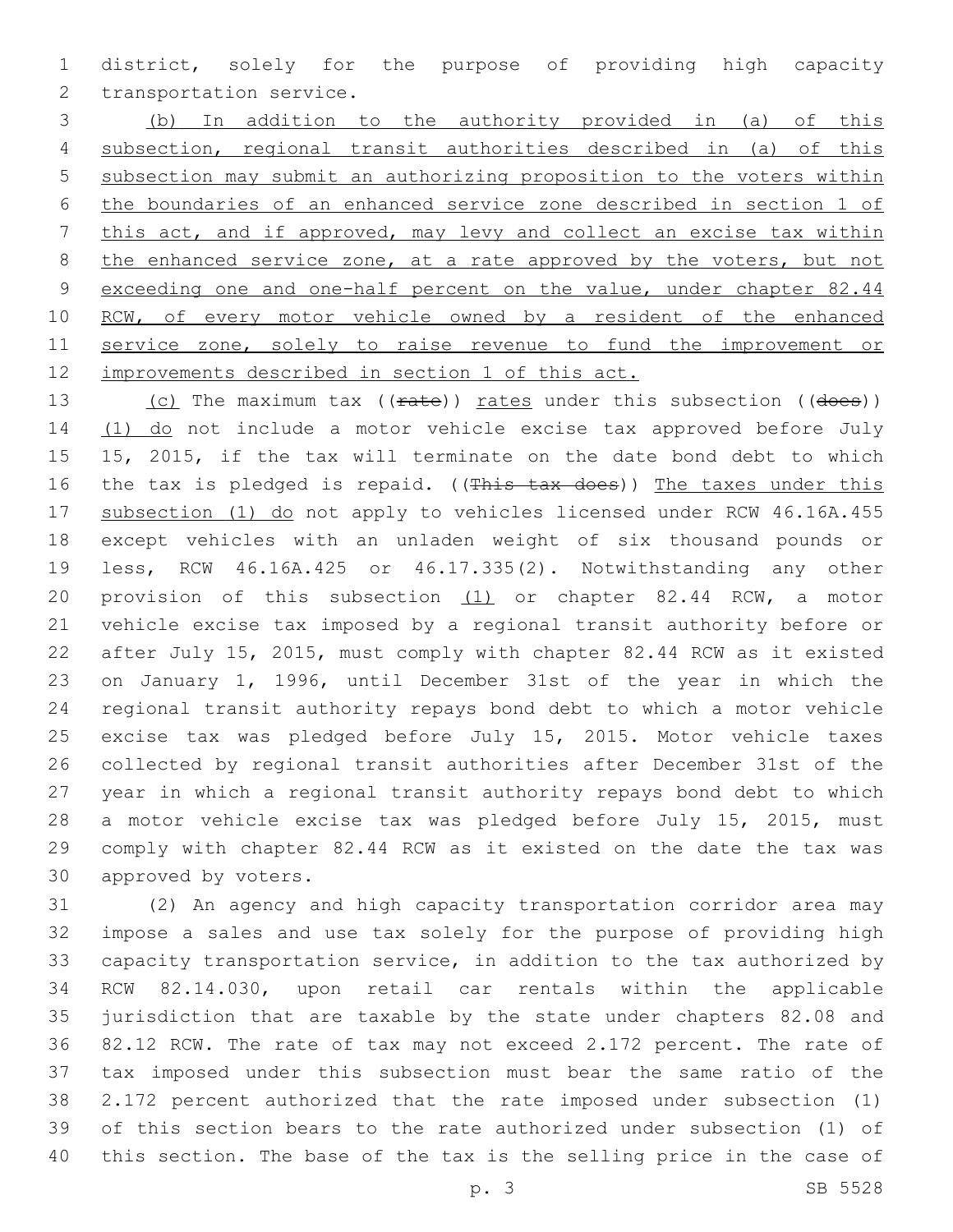a sales tax or the rental value of the vehicle used in the case of a 2 use tax.

 (3) Any motor vehicle excise tax previously imposed under the 4 provisions of ((RCW 81.104.160(1))) subsection (1) of this section shall be repealed, terminated, and expire on December 5, 2002, except for a motor vehicle excise tax for which revenues have been contractually pledged to repay a bonded debt issued before December 5, 2002, as determined by *Pierce County et al. v. State*, 159 Wn.2d 16, 148 P.3d 1002 (2006). In the case of bonds that were previously issued, the motor vehicle excise tax must comply with chapter 82.44 11 RCW as it existed on January 1, 1996.

 (4) If a regional transit authority imposes the tax authorized under subsection (1) of this section, the authority may not receive any state grant funds provided in an omnibus transportation appropriations act except transit coordination grants created in 16 chapter 11, Laws of 2015 3rd sp. sess.

 NEW SECTION. **Sec. 3.** A new section is added to chapter 81.112 18 RCW to read as follows:

 (1) Subject to the conditions of this section, an authority may submit an authorizing proposition to the voters within the boundaries of an enhanced service zone described in section 1 of this act, and if approved, may fix and impose a parking tax on all persons engaged in a commercial parking business within the enhanced service zone.

 (2) In lieu of the tax in subsection (1) of this section, an authority may submit an authorizing proposition to the voters within the boundaries of an enhanced service zone described in section 1 of 27 this act, and if approved, may fix and impose a tax for the act or privilege of parking a motor vehicle in a facility operated by a commercial parking business within the enhanced service zone.

30 The authority may provide that:

 (a) The tax is paid by the operator or owner of the motor 32 vehicle:

 (b) The tax applies to all parking for which a fee is paid, whether paid directly or indirectly through a lease, including parking supplied with a lease of nonresidential space, but the tax does not apply when an exclusive and individual parking stall is provided as an inseverable condition of a residential lease agreement 38 for the duration of that lease agreement;